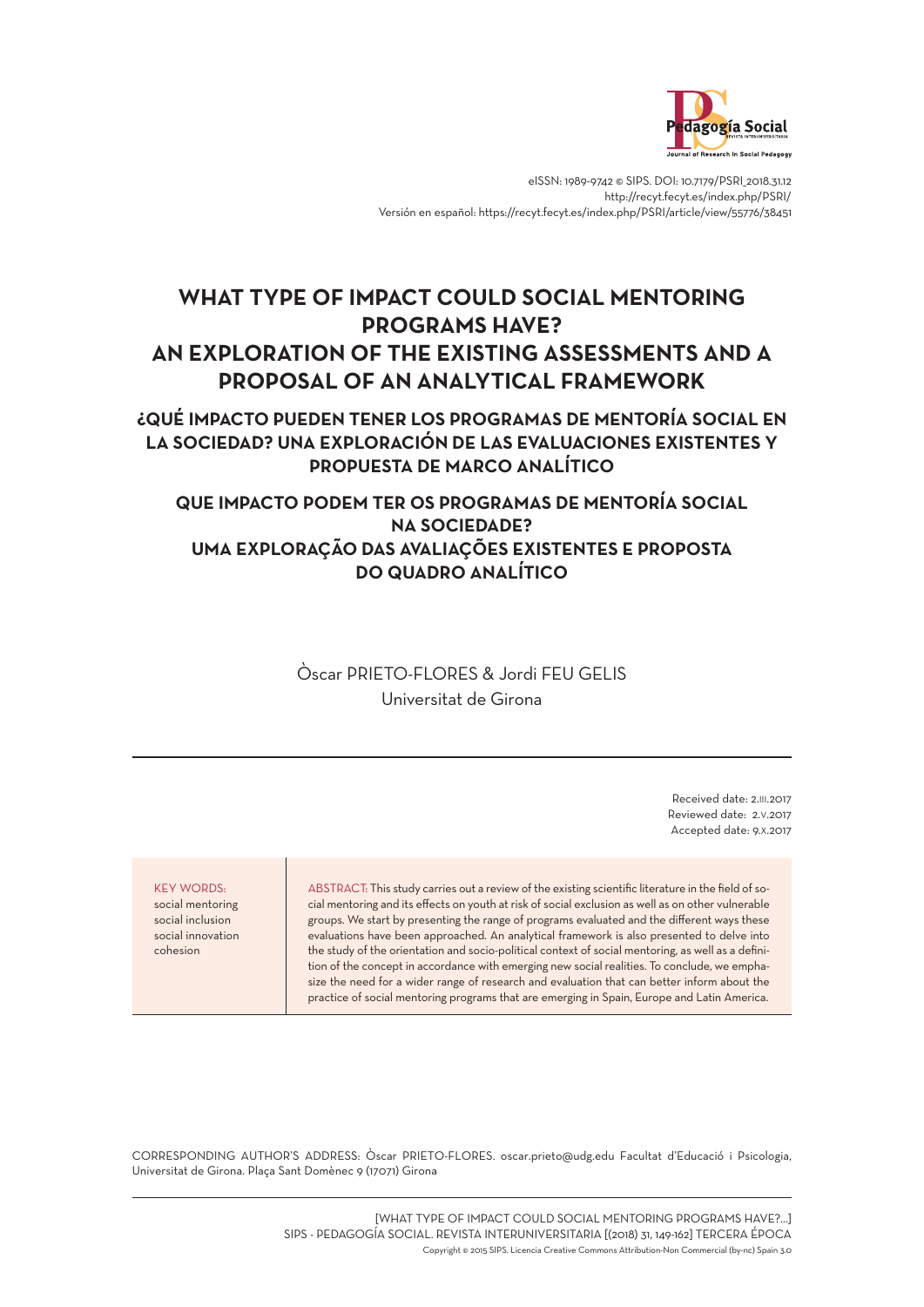| <b>PALABRAS CLAVE:</b><br>mentoría social<br>inclusión social<br>innovación social<br>cohesión | RESUMEN: Este trabajo realiza una revisión de la literatura científica existente sobre la men-<br>toría social y sus efectos en jóvenes en riesgo de exclusión social y otros colectivos. Co-<br>menzamos presentando la variedad de programas que han sido evaluados y las diferentes<br>perspectivas que abordan dicha evaluación. También se presenta un marco analítico para<br>ahondar en el estudio de la orientación y el contexto socio-político de la mentoría social, así<br>como una definición del concepto de acuerdo con las nuevas realidades sociales emergentes.<br>Finalmente, destacamos la necesidad de contar con un abanico mayor de investigaciones y<br>evaluaciones que puedan informar mejor acerca de la práctica de los programas de mentoría<br>social que están emergiendo en España, Europa y Latinoamérica. |
|------------------------------------------------------------------------------------------------|---------------------------------------------------------------------------------------------------------------------------------------------------------------------------------------------------------------------------------------------------------------------------------------------------------------------------------------------------------------------------------------------------------------------------------------------------------------------------------------------------------------------------------------------------------------------------------------------------------------------------------------------------------------------------------------------------------------------------------------------------------------------------------------------------------------------------------------------|
| PALAVRAS-CHAVE:<br>mentoría social<br>inclusão social<br>inovação social<br>coesão             | RESUMO: Este trabalho realiza uma revisão da literatura científica existente sobre a mentoría<br>social e os seus efeitos em jovens em risco de exclusão social e outros grupos. Começamos<br>apresentando a variedade dos programas que foram avaliados e as diferentes perspectivas<br>que abordam dita avaliação. Também é preciso ter um quadro analítico maior para o estudo<br>da mentoría social, assim como uma definição do conceito de conforme com as novas reali-<br>dades sociais emergentes. Finalmente, realçamos a necessidade de ter diferentes tipos de in-<br>vestigações e avaliações que possam dar uma melhor imformação dos programas de mentoria<br>social que se estam realizando em Espanha, Europa e Latinoamérica.                                                                                              |

#### 1. Introduction

Increasingly, scientific research has focused on observing the effects of mentoring on the social inclusion of groups at risk of exclusion. Some authors have identified the benefits it has when it arises naturally and spontaneously (informal mentoring). For example, in the North American context, Erikson, McDonald and Elder Jr. (2009) observed how disadvantaged youth that had a mentor were more likely to reach college.

In this vein, Robert Putnam (2015) stresses the need to encourage greater presence of support networks and social capital since two-thirds of the most vulnerable adolescents do not have the company of an adult to accompany them in their transition to adult life (Bruce & Bridgeland, 2014). To respond to this need we find the increasing emergence, in different contexts, of mentoring programs promoted by civic organizations (formal mentoring) that are aimed at promoting the positive development of young people at risk of social exclusion. This is the case in Europe, for example, where the number of social mentoring programs has grown exponentially during the last decade 2007-2017, coinciding with the budgetary constraints that most European governments have promoted to manage the economic crisis. This situation has led third sector organizations to seek new strategies to meet the social challenge posed by the arrival of a significant number of unaccompanied immigrant youth and/or refugees who have left their countries of origin due to war or because of the economic, political and social instability experienced by many countries on the southern and eastern shores of the Mediterranean arch. In the United States, the emergence of social mentoring was different. It spread during the 1990s as a substitute strategy for certain redistributive

policies. These programs were driven by various philanthropic organizations and endorsed by the Bush and Clinton governments. The goal was to actively involve middle-class citizens who would guide young people at risk of social exclusion from the American dream, empowering young people to be individually accountable for their own development and destiny.

In this article, the authors first propose a broad definition of what we mean by social mentoring that goes beyond the North American context, employing a concept that is better suited to the different emerging social realities and the different forms that mentoring can have according to the socio-political context and the actors that drive it. While social mentoring can be used in a neoliberal policy framework as highlighted; it can also be carried out in other more redistributive contexts as a piece of the puzzle of social support for young people at risk of social exclusion. Second, a critical meta-analysis is presented on the results of the main research published in the last twenty years that aims to evaluate the impact of social mentoring programs. Last, based on this meta-analysis, we recommend an analytical framework on the different orientations these programs can have and the consequences for their final recipients.

#### *1.1. Definition of social mentoring*

Before entering into the analysis, we must define what we mean by social mentoring and why, in this article, we use a broader concept than mentoring for young people, literal translation of youth mentoring. The concept of mentoring for young people seems to us to limit mentoring to only one stage of life and excludes others. While it is true that the majority of existing social mentoring

[Òscar PRIETO-FLORES & Jordi FEU GELIS] SIPS - PEDAGOGÍA SOCIAL. REVISTA INTERUNIVERSITARIA [(2018) 31, 149-162] TERCERA ÉPOCA Copyright © 2015 SIPS. Licencia Creative Commons Attribution-Non Commercial (by-nc) Spain 3.0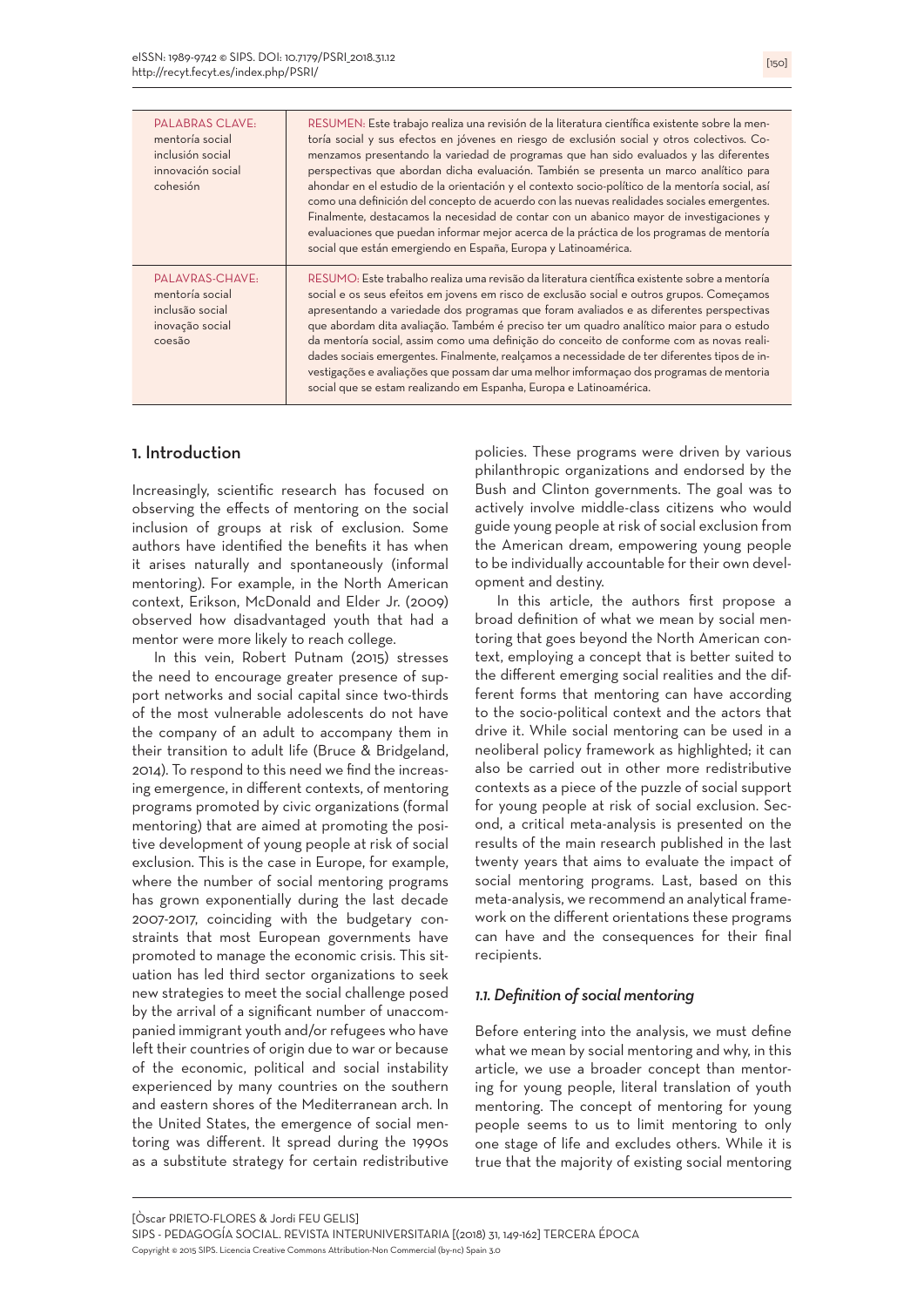programs target adolescents or young people at risk of social exclusion, increasingly, mentoring programs are emerging that are aimed at the inclusion of the foreign or adult refugee population, at combating the loneliness of people over 65 years of age, at assisting those over 45 to gain employment, at helping disabled persons, etc. In this sense, we prefer to use the concept of social mentoring because it is more inclusive. It also differs from mentoring programs in their simplest form that have no social purpose since their participants are usually people who are in a comfortable position, whether in terms of education, employment or the social structure as a whole (for example, senior university professors who mentor junior university professors or executives who provide support to newly incorporated workers in a company). In short, by social mentoring programs we refer to those programs that encourage new peer or group relationships with the aim of influencing the social inclusion of people who are at risk of social exclusion.

#### *1.2. Origins and expansion of social mentoring programs*

In recent decades, mentoring programs that aim to support groups at risk of social exclusion have grown exponentially not only in Anglo-Saxon countries but also in other contexts (Blakeslee & Keller, 2012). One of the most successful programs in terms of both participants and trajectory, Big Brothers and Big Sisters of America (BBBSA hereinafter), was born in 1904 and currently has about 100,000 mentoring pairs in the United States<sup>1</sup>. This program was driven by Ernest Coulter, an officer in the juvenile court in New York who was concerned with the growing number of unaccommpanied minors, many of whom were foreign-born, arriving in the courts. Coulter created a volunteer program in which adults accompany over a period of time young people at risk of social exclusion, arguing that many of the problems observed would be reduced or disappear with this type of mentoring. Most of the mentoring programs of this type (youth mentoring) in the United States have experienced the greatest growth in their history in the last twenty-five years. For example, at the beginning of the 1990s, an estimated 300,000 young people at risk of exclusion were enrolled in a formal mentoring program, compared with 4.5 million at present (MENTOR the National Mentoring Partnership, 2015). Another indicative fact to note is that only 18% of mentoring programs had more than fifteen years of experience in 2000 (Rhodes, 2002). This growth in participants and programs was due to the institutional and economic

support of the United States federal government in the 1990s and 2000s, which supported the development of these programs managed locally or regionally as part of its social policy (DuBois, *et al.*, 2011).

In Europe, social mentoring programs are also growing significantly and there are an estimated one thousand, most of them newly created (Petrovic, 2015). In fact, some relevant research in Europe on the social inclusion of vulnerable groups, such as the immigrant population, highlights the need to promote social mentoring as a complementary or integral part of the education system (Crul & Schneider, 2014). In Catalonia, as well as in the rest of Spain, over the last twenty years we have been working in this direction from different sectors, promoting mentoring programs that provide welfare networks and community ties to foster the inclusion of young people of foreign origin who lack these. Some of these programs already have a consolidated track record and have shown good results in favoring the social inclusion of students of immigrant origin in the school environment, such as the *Rossinyol* project (Prieto-Flores, Feu & Casademont, 2016; Feu, 2015), or in the transition to adulthood of young foreigners who leave behind processes of guardianship such as the project *Referents*  (*Coordinadora de Mentoría Social*, 2014). In addition, the government of the *Generalitat* of Catalonia launched a social mentoring program in January 2017 in which five hundred mentors work to promote the social inclusion of the refugee population residing in Catalonia (*Pla Català de Refugiats,* 2017).

There are criticisms about how the American model of mentoring has tried to extrapolate to other contexts either through the delegations of Big Brothers and Big Sisters International or through other programs that attempt to replicate the same model. For example, Philip (2003) points out how this model tries to equip youth with the tools to assume dominant values and practices with an uncritical view of social inequalities. In a similar vein, Colley (2003) notes that some programs may be preconceived from the needs of the socially dominant groups. Both authors coincide in pointing out that these programs start from a highly individualistic practice without taking into account, for example, how the friendships of young people play an important role in their life trajectories or how some elements of social structure such as gender, ethnicity or social class can condition their biographies. In the same context, recently, after years of experience, other authors including Smith *et al.,* (2016) argue that mentoring can be a good tool since it can be applied in many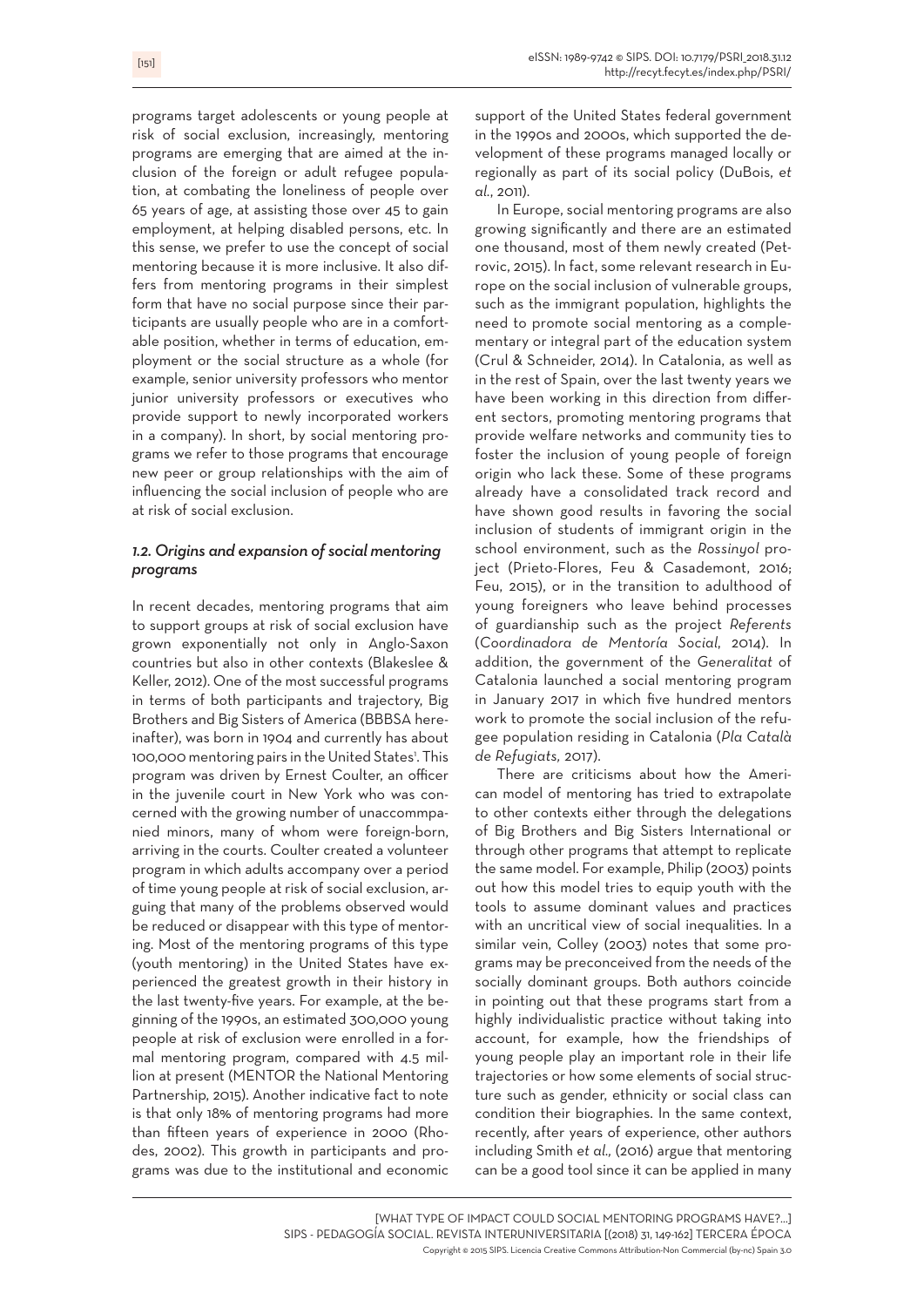possible formulas and generates an opportunity for a change of paradigm in social policies, moving from hierarchical relationships between the social worker and young people or other users to informal support relationships in which the mentoring relationship can encourage young people to enter into an emancipatory process of their own. These authors also stress that social mentoring alone is not sufficient and that it may have limitations in responding to existing structural inequalities that affect the most vulnerable young people. In this connection, it is not recommended that social policies only emphasize mentoring programs and transfer all responsibility for social policies to the community, using the austerity policy of neoliberal governments as an excuse.

### 2. Methodology

The aim of this paper is not to review all available studies on social mentoring but rather to carry out a selection of the most representative works in different areas in order to obtain an overview of the field. It is an exploration of the diversity of research and evaluative approaches that exist in addition to pointing out the many knowledge gaps that remain to be analyzed in this field. It is likely, then, that some readers will identify some models of mentoring or specific studies that have not been mentioned in this analysis.

The selection of these studies corresponds to the last twenty years (from 1997 to the present) in which the scientific literature has grown considerably. To find the most relevant articles and books, several searches were carried out in the Web of Science and in Google Scholar*.* The terms used in this process were "Mentoring" and "Youth mentoring" separately or combining them with other words like "Assessment", "Meta-analysis" and "Evaluation". The criteria for selection of articles and books we found were as follows: 1) those scientific articles and books that had obtained more citations taking into account the year of publication (ten or more citations per year in CrossRef), 2) the characteristics of the social mentoring programs evaluated (oneon-one mentoring, group or youth-initiated mentoring), 3) the target population (adolescents, young people, the elderly, immigrants and refugees, women…), and 4) the methods used in the evaluation: a) if only Randomized Control Trials were used, b) other quantitative techniques, c) only qualitative methods, or d) if mixed methods were used. In general, we not only wanted to observe the evaluative canon of social mentoring programs, but also the diversity of types of programs evaluated and the methodological plurality present in the scientific evaluations.

In total, fifty-two evaluations of mentoring programs were identified and analyzed. Some of these are meta-analyses that compile eighty-five other evaluations not previously included. Therefore, we can specify that the analytical *corpus* of which this work derives from is approximately one hundred and thirty-seven evaluations.

As parameters to carry out the analysis of these works and to develop the subsequent analytical framework the authors took into account, on the one hand, which indicators and dimensions were used in the selected studies and, on the other, the scientific discipline from which the authors come from who performed these evaluations. We believe that the disciplinary approach used in the analyzed works is important because this can condition how the object or subjects of study are evaluated as well as their political and social implications.

It is also worth mentioning that the elaboration of the proposed analytical framework is the result of conversations generated in the last ten years in different research networks that the authors of this article are part of, such as the International Nightingale Mentoring Network, the UNESCO Global Youth Mentoring Network or the European Center for Evidence-Based Mentoring.

This work has a number of limitations since the selection of the evaluations is conditioned by the selection strategy described previously. In this regard, there may be very interesting and recent works that are still little known by the scientific community and have not been identified. Another limitation to be taken into account is the working language used since, mainly, studies published in English were explored. Most likely there are evaluations in other languages that have not been addressed in this analysis and that may also make interesting contributions to the study of social mentoring.

## 3. Results of the main evaluations

The growth of social mentoring programs has been accompanied by a considerable increase in the amount of research aimed at evaluating its effects (DuBois *et al.*, 2011). Most of these studies have been developed from clinical psychology and developmental psychology and 80% have evaluated one-on-one mentoring programs (Rhodes, 2002). The evaluation of social mentoring still requires a more interdisciplinary approach to address the study of its effects since it starts from premises that can condition its evaluation and the identification of what is effective and what is ineffective.

The majority of research analyzed (80%) in this review of the literature is based on the concept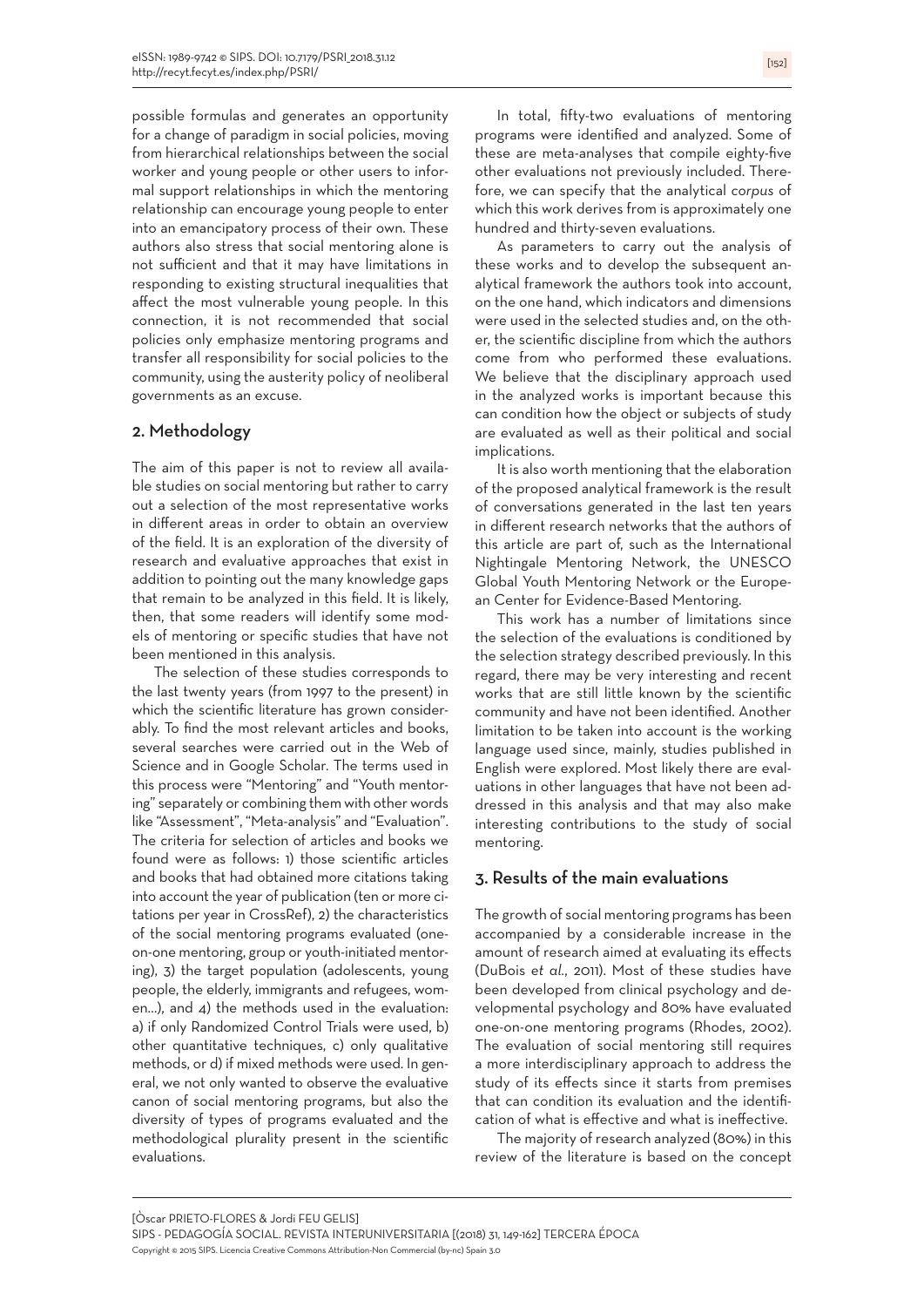of resilience and how mentoring can accompany young people in providing them with a context where this flourishes and endures. One of the most cited theoretical frameworks in the field is Jean E. Rhodes' (2002) model of mentoring relationships. Rhodes argues that the effects of mentoring relationships can increase in function of the degree of trust and closeness between the participants. In this line, it is necessary to empirically explore how close relationships can be generated that are both lasting and positive for the development of participants. Most of the effects that mentoring relationships normally have on mentees (*protégés*) are an improvement in their emotional and cognitive skills, a better development of their identity and a greater enjoyment of well-being (Rhodes *et al.*, 2006). While Rhodes emphasizes the need to further explore the effects that mentoring has on the social field, he does not delve into this and it remains a knowledge gap in which more research and wider theoretical and interdisciplinary frameworks are needed to guide the actions of organizations that carry out social mentoring programs. In this sense, we do not yet have much information on the effects of mentoring in promoting greater social justice, in combating discrimination, in participation in community social activities, or in promoting acts of service to the community, among others.

The results of the meta-analyses so far are very similar. These emphasize that mentoring generally tends to improve the emotional, social, academic and behavioral development of mentees. By contrast, those young people who do not participate in mentoring programs tend to worsen in the same indicators (DuBois *et al.*, 2002, 2011; Rhodes, 2008; Eby *et al.*, 2008). According to these authors, the impact of mentoring programs is generally moderate (0.2 on average in net effects). These studies perform a mean of all effects of seventy-three studies that evaluate different types of programs. The results indicate that while there are programs that have a high impact there are others that have negative effects on young people. For example, Wood and Mayo-Wilson (2012) concluded that there is no evidence to show the impact that mentoring programs have on academic achievement, truancy or behavior and attitudes of young people in school. However, it should also be noted that these authors only analyzed twelve studies and therefore the results cannot be generalized to the totality of mentoring programs.

One of the most important concerns in this area of study is to answer the question why some programs that have a clear intention to promote the development of young people can have either negative or positive results. Rhodes, Liang and

Spencer (2009) observed that this situation is due to the fact that certain programs are not based on a clear code of ethics or ethical framework. Some of these requirements are, for example, that mentors actively promote the welfare and safety of the mentee, be responsible and trustworthy, act with integrity, promote justice and respect the rights and dignity of individuals. The good intentions of mentors alone are not enough. Participants are often people who have suffered situations of vulnerability and have experienced relationships characterized by a lack of confidence. If a mentor fails them serious consequences may result; therefore, it is necessary for mentoring programs to be designed with caution, and to be based on those practices that research has proven to be more sound, and to follow clear ethical principles.

In the case of group mentoring programs some results found are notable for their high impact. An example of this is the Becoming a Man program that aims to reduce crime and increase the graduation rate of young people living in high-crime neighborhoods of Chicago, United States. Heller *et al.*, (2017) observed that participant' arrests declined by 32% and their graduation rate increased by 19% due to the substantial improvement in the development of their emotional and social skills after passing through the program. Qualitative studies of similar programs have highlighted how these types of formal programs can generate bonds of friendship, trust and support among the young participants that help them greatly in their emotional and social development (Sánchez *et al.*, 2016).

In recent years a series of mentoring programs have emerged in Europe in which the target groups are neither adolescents nor young people. An example of this is the Nightingale Senior program in Malmö (Sweden), linking seniors over seventy years of age with university students. The idea is that older people have a larger social circle and reconnect with society not only through the relationship with their mentor. University students also benefit from new ways of understanding and thinking about the world beyond those that are strictly academic and formal. The evaluation of programs of this typology shows how mentoring relationships help older people to form new friendships and to participate in social activities, thus combating the feeling of loneliness that many report (Andrews *et al.*, 2003).

Another group is that of refugees and immigrants. In Denmark, the KVINFO organization's *Mentor-netværket* program connects about two thousand middle-aged immigrant or refugee women with native women in order to help them find work and join new networks of friendship in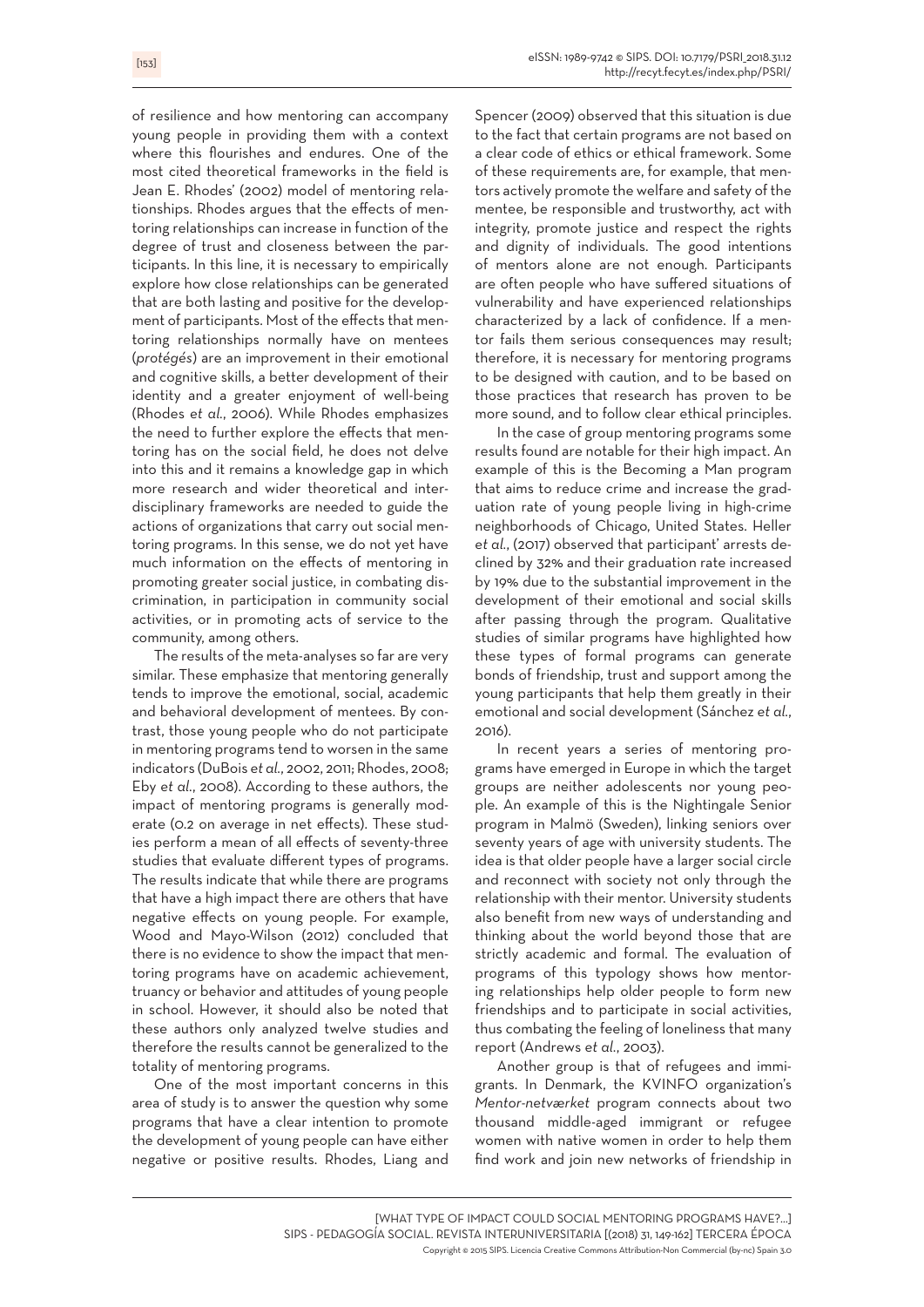Danish society. Bloksgaard (2010) emphasizes that the program addresses the integration of foreign and refugee women from different angles; not only does it improve the personal dimension by fostering improved communication and language skills but also more structural dimensions such as labor or social insertion, enhancing the visibility of the mentored woman as an active and empowered person by discrediting existing racist stereotypes in Danish society.

Unfortunately, there are still few scientific evaluations that can contribute to determining the effects on society of such social mentoring programs. In order to have more information about the impacts of the wide variety of social mentoring programs, more evaluations are required that can provide greater knowledge about these new experiences.

#### *3.1. Effective elements*

Some research has emphasized that there are a number of elements that are vitally important in the effectiveness of social mentoring programs regardless of the target population. These are the following: a) the objective and focus of the programs – how different orientations of the program generate one type of interaction or another in mentoring pairs (Karcher & Nakkula, 2010); b) the training of mentors – knowing how, based on the interests of the adolescent or young person, to help them speak openly about their dreams and organize activities that are connected with their motivations (Miller, 2007); c) the selection of mentors and pairing or matching, selecting, for example, mentors who have had previous experience with minors (Raposa, Rhodes & Herrera, 2016) or matching people who have similar hobbies by taking into account the voice of both actors – mentors and mentees (Karcher, Nakkula & Harris, 2005); d) connecting the activities with the objectives of the program by encouraging meaningful conversations that favor the development of virtues and service activities towards others as well as the improvement of intercultural competences (Prieto-Flores, Feu & Casademont, 2016), and e) the monitoring and evaluation of the pairs in the programs to obtain results consistent with the objectives initially proposed (Herrera, DuBois & Grossman, 2013).

In addition, a transversal criterion to be taken into account in establishing mentoring relationships is time. Some research suggests that the minimum time required for a trusting relationship to be established that leaves a mark is six months (Grossman & Rhodes, 2002). It has also been shown that the longer and more trustful the

mentoring relationship, the greater the impact it will have on its participants (Rhodes *et al.*, 2014).

#### 4. Methods used in the evaluations

We live in an era in which there is still a certain methodological hierarchy of the quantitative over the qualitative, especially in relation to studies of causal inference. Studies that have an experimental methodological design are usually the most common in assessing the effects of social mentoring on participants. Traditionally, they are studies carried out from clinical and developmental psychology, disciplines that often recurrently use the counterfactual model of causality that consists of interviewing both a treatment group and a control group in two or more moments in time to observe the effects of social mentoring programs on their participants. This situation implies that Randomized Control Trials (RCTs hereinafter) may appear to be the only valid method for assessing social mentoring. This methodological priority is also found in the discourses of some researchers who openly emphasize that academic rigor derives from having more studies that are governed only by this perspective. For example, Rhodes and DuBois affirm the need to evaluate new forms of social mentoring emerging in different contexts only through "using RCTs" as a methodological tool (2006, p. 651). Indeed, there have been attempts to replicate this type of evaluations in Europe, as in the case of the evaluation conducted by Brady and O'Regan (2009) of the program *Foróige*, the Irish version of BBBSA, or the program *Baluund du* developed in Germany (Drexler, Borrmann & Müller-Kohlenberg, 2012).

In fact, 70% of the 130 studies found in this review, also taking into account meta-analyses, use this impact assessment model. There are few studies that still employ mixed or only qualitative methods for this purpose. It is also worth noting that one of the limitations of RCTs is that it only observes the differences that may exist between two groups (one participant and another control) over a short period of time (six and fifteen months depending on the time difference with which pretests and post-tests take place). The research with the longest time between the pre-and the posttest is the exploration carried out by Carla Herrera *et al.*, (2007) of the project BBBSA –fifteen months. It was observed that there are significant but modest improvements in reducing school absenteeism, infractions and the attitudes of its participants. This study is also useful to observe how longer mentoring relationships were also those that had a greater effect on mentees.

[Òscar PRIETO-FLORES & Jordi FEU GELIS]

SIPS - PEDAGOGÍA SOCIAL. REVISTA INTERUNIVERSITARIA [(2018) 31, 149-162] TERCERA ÉPOCA Copyright © 2015 SIPS. Licencia Creative Commons Attribution-Non Commercial (by-nc) Spain 3.0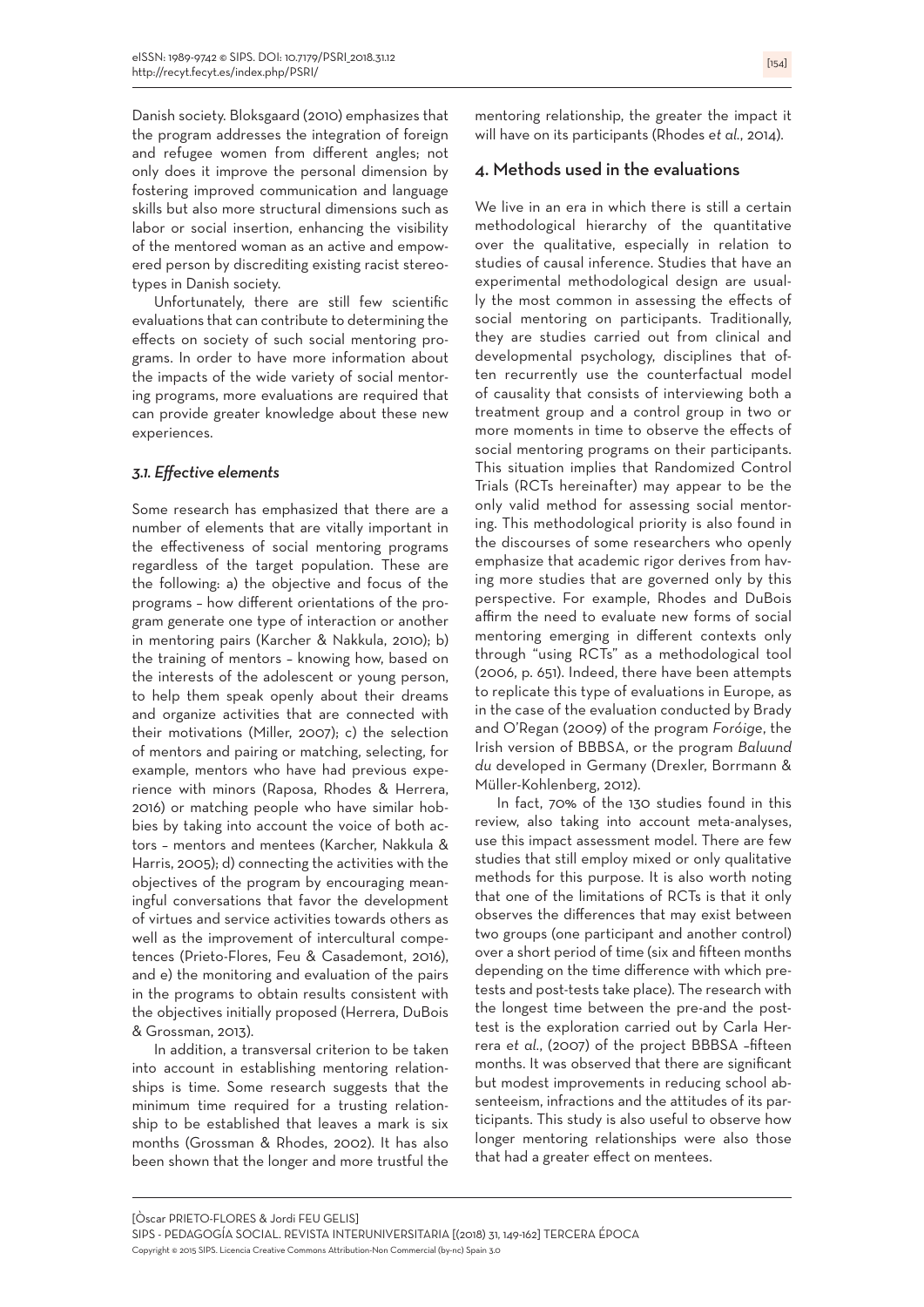The hegemonic use of inferential causal models may not visualize new knowledge that can be gathered through other methods and that can be helpful to organizations that carry out social mentoring programs. For example, social sciences increasingly emphasize the need to complement the analysis of social processes with other perspectives of causality such as Comparative Qualitative Analysis or the identification of social mechanisms (Small, 2013). The first uses not-solarge samples and focuses more on causes (for example, it would not be a matter of observing the effects of mentoring but rather what might be the causes that encourage high-quality mentoring relationships to emerge and be maintained over time). The second, on the other hand, would focus more on responding to what mechanisms connect cause and effect (Elster, 1999), i.e., whether certain types of mentoring relationships could induce certain changes or not.

It would also be necessary to have a more extensive body of mixed method research using quantitative and qualitative techniques or ethnographic research on the effects of social mentoring. A recent study that clearly reflects the contributions of ethnography in the field is the study of Amanda Barrett Cox (2017) which highlights the way in which certain organizational structures can enable African American students at risk of social exclusion to benefit from social capital networks that facilitate their access to the university.

Through qualitative methods it is easier to see what substantive changes social mentoring has produced in the lives of its participants, what epiphanies were experienced by participants, and what the meaning of the relationship is that was created within the framework of the program over time. Some interesting qualitative research allows us to capture a richness that, otherwise, is not collected; for example, taking into account the contribution of mentoring to the biographical construction of individuals or the development of programs. In this line, some qualitative studies have observed how certain practices affect participants, for example, the identification of different closures of mentoring relationships at the end of the program and their consequences (Spencer *et al.*, 2014), how mentoring affects other actors such as family members (Spencer, Basualdo-Delmonico & Lewis, 2011), or how mentoring programs may be connected to community development, though appearing to be one-on-one mentoring programs (Brady & Dolan, 2009).

Another gap still to be covered in the evaluation of social mentoring and the most interesting debates is whether the effects of the programs persist over time, whether they have structural consequences or fade away. This is an issue that remains unclear and there are very few longitudinal studies that can provide evidence in this regard. Rhodes and DuBois (2008) examined in depth the only six longitudinal studies that exist and emphasize that the effects continue beyond mentoring, but we do not know how or in what way. There are very few longitudinal studies that track participants through the transition from youth to adulthood. In fact, this is a necessity that researchers in the field have highlighted and that could help shed light on what the effects of mentoring are in the medium or long term. One of the main difficulties in carrying out such studies is that they are expensive and require time to see their results. Even so, these are quite necessary because the results have very relevant political and practical implications. Two examples that obtain different results are the longitudinal studies of two school-based mentoring programs, the Quantum Opportunity program (Rodríguez-Planas, 2012) and the SMILE program (Karcher, 2008, 2016). In the first case, no significant results were found between those who participated in the program and those who did not. The benefits it could offer in the short term (two years) would fade five years later. In the second case, the opposite occurred. Initially, Karcher (2008) found no significant results in the grades and social skills of mentees. Ten years later he re-interviewed the same participants and observed how mentees had committed fewer offenses and had more post-compulsory studies than non-mentees (Karcher, 2016). These results made Karcher recognize that he had to retract certain statements he had made ten years earlier in not recommending such programs aimed at minority youth; lesson that probably has to do with the fact that the results of social mentoring programs require time and patience in order to see how the seed that was deposited germinates and grows. It will also be necessary to observe what the common characteristics are of the social mentoring programs in which this seed grows in a more secure and stable way.

The following table lists some types of social mentoring programs according to the focus, structure, target group, or the results of research that has analyzed their impact: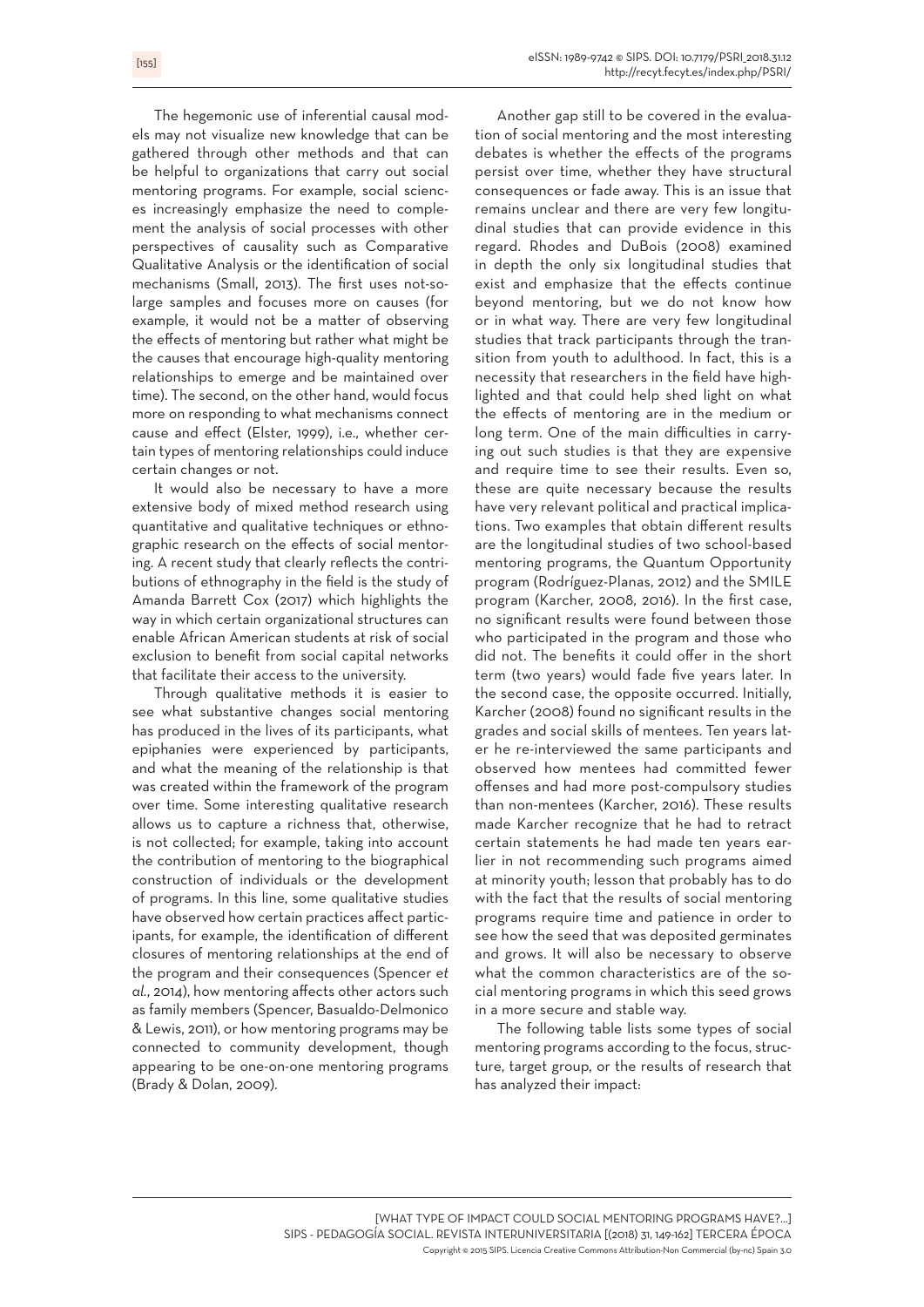| Table 1. Some evaluations of social mentoring programs analyzed |                                                                                                                                                                                                                                                                                                                                                                                                                                                                  |                                                                                                                                                                       |                                             |                                                            |  |  |
|-----------------------------------------------------------------|------------------------------------------------------------------------------------------------------------------------------------------------------------------------------------------------------------------------------------------------------------------------------------------------------------------------------------------------------------------------------------------------------------------------------------------------------------------|-----------------------------------------------------------------------------------------------------------------------------------------------------------------------|---------------------------------------------|------------------------------------------------------------|--|--|
| Type of program                                                 | Program and main results obtained                                                                                                                                                                                                                                                                                                                                                                                                                                | <b>References</b>                                                                                                                                                     | Method<br>used in the<br>evaluation         | <b>Target population</b><br>(territory)                    |  |  |
| One-on-one<br>mentoring                                         | Various. The average in net effects of<br>the evaluation of 73 mentoring programs<br>is 0.2. These studies highlight their<br>positive effects but also their variability in<br>outcomes depending on the program.                                                                                                                                                                                                                                               | DuBois et al.,<br>2002, 2011                                                                                                                                          | Meta-<br>analysis                           | Young people at risk of<br>social exclusion (USA)          |  |  |
| One-on-one<br>mentoring<br>(CBM) <sup>1</sup>                   | Big Brothers and Big Sisters of America.<br>Young people improve their emotional<br>and cognitive skills and better shape their<br>identities. They are also less likely to fall<br>into alcohol and drugs, show reduced<br>absenteeism and improve their behavior<br>in school. These studies also highlight<br>the need to create quality relationships,<br>know how to properly end the relationship<br>and encourage family participation in the<br>process. | Grossman &<br>Tierney 1998;<br>Rhodes 2006:<br>Rhodes et al.,<br>2014; Raposa,<br>Rhodes &<br>Herrera 2016;<br>Herrera et al.,<br>2007; Spencer et<br>al., 2011, 2014 | RCT <sub>3</sub><br>In-depth<br>interviews  | Young people at risk of<br>social exclusion (USA)          |  |  |
| One-on-one<br>mentoring<br>(SBM) <sup>2</sup>                   | SMILE. Decrease in crime rate and<br>increased participation in post-compulsory<br>education.                                                                                                                                                                                                                                                                                                                                                                    | Karcher 2008,<br>2016                                                                                                                                                 | <b>RCT</b>                                  | Young people at risk of<br>social exclusion (USA)          |  |  |
| One-on-one<br>mentoring<br>(SBM)                                | <b>Quantum Opportunity Program.</b> There<br>are no significant changes between<br>participants and non-participants.                                                                                                                                                                                                                                                                                                                                            | Rodríguez-Planas<br>2012                                                                                                                                              | <b>RCT</b>                                  | Young people at risk of<br>social exclusion (USA)          |  |  |
| One-on-one<br>mentoring<br>(CBM)                                | Nightingale - Rossinyol. Improves<br>communication skills, self-esteem, behavior<br>in school, and educational expectations.<br>It also improves the intercultural<br>competencies of mentors.                                                                                                                                                                                                                                                                   | Prieto-<br>Flores. Feu &<br>Casademont<br>2016; Feu 2015                                                                                                              | RCT; Mixed<br>methods                       | Adolescents of foreign<br>origin or Roma (Spain)           |  |  |
| One-on-one<br>mentoring<br>(CBM)                                | Baluund du. Improves the quality of<br>physical and emotional well-being of the<br>children involved. It also improves their<br>school motivation by positively affecting<br>their performance.                                                                                                                                                                                                                                                                  | Drexler.<br>Borrmann<br>& Müller-<br>Kohlenberg 2012                                                                                                                  | <b>RCT</b>                                  | Children from<br>disadvantaged<br>backgrounds<br>(Germany) |  |  |
| One-on-one<br>mentoring<br>(CBM)                                | <u>KVINFOs Mentor-netværk</u> . Improvement in<br>communicative and linguistic skills, greater<br>access to the labor market and social<br>image of empowerment.                                                                                                                                                                                                                                                                                                 | Bloksgaard, 2010                                                                                                                                                      | Discussion<br>groups                        | Foreign or refugee<br>women (Denmark)                      |  |  |
| Group<br>mentoring<br>(SBM)                                     | Becoming a Man. Decrease in arrests<br>and an increase of 19% in the graduation<br>rate of participants. Generation of bonds<br>of friendship and mutual aid among<br>participants.                                                                                                                                                                                                                                                                              | Heller et al.,<br>2017: Sánchez et<br>al., 2016                                                                                                                       | RCT <sub>i</sub> In-<br>depth<br>interviews | Young people at risk of<br>social exclusion (USA)          |  |  |
| Group<br>mentoring<br>(SBM)                                     | Posse. The program generates vertical and<br>horizontal social support networks that<br>help facilitate access to the university for<br>young people from ethnic minorities.                                                                                                                                                                                                                                                                                     | Barrett Cox 2017                                                                                                                                                      | Ethnography                                 | Young people at risk of<br>social exclusion (USA)          |  |  |
| One-on-one<br>mentoring<br>(CBM)                                | Foróige. Similar programs to BBBSA in<br>other contexts that, when connected with<br>civic and community activities promote<br>community development and the active<br>citizenship of their participants.                                                                                                                                                                                                                                                        | Brady & O'Regan<br>2009, Brady &<br><b>Dolan 2009</b>                                                                                                                 | Mixed<br>methods                            | Young people at risk<br>of social exclusion<br>(Ireland)   |  |  |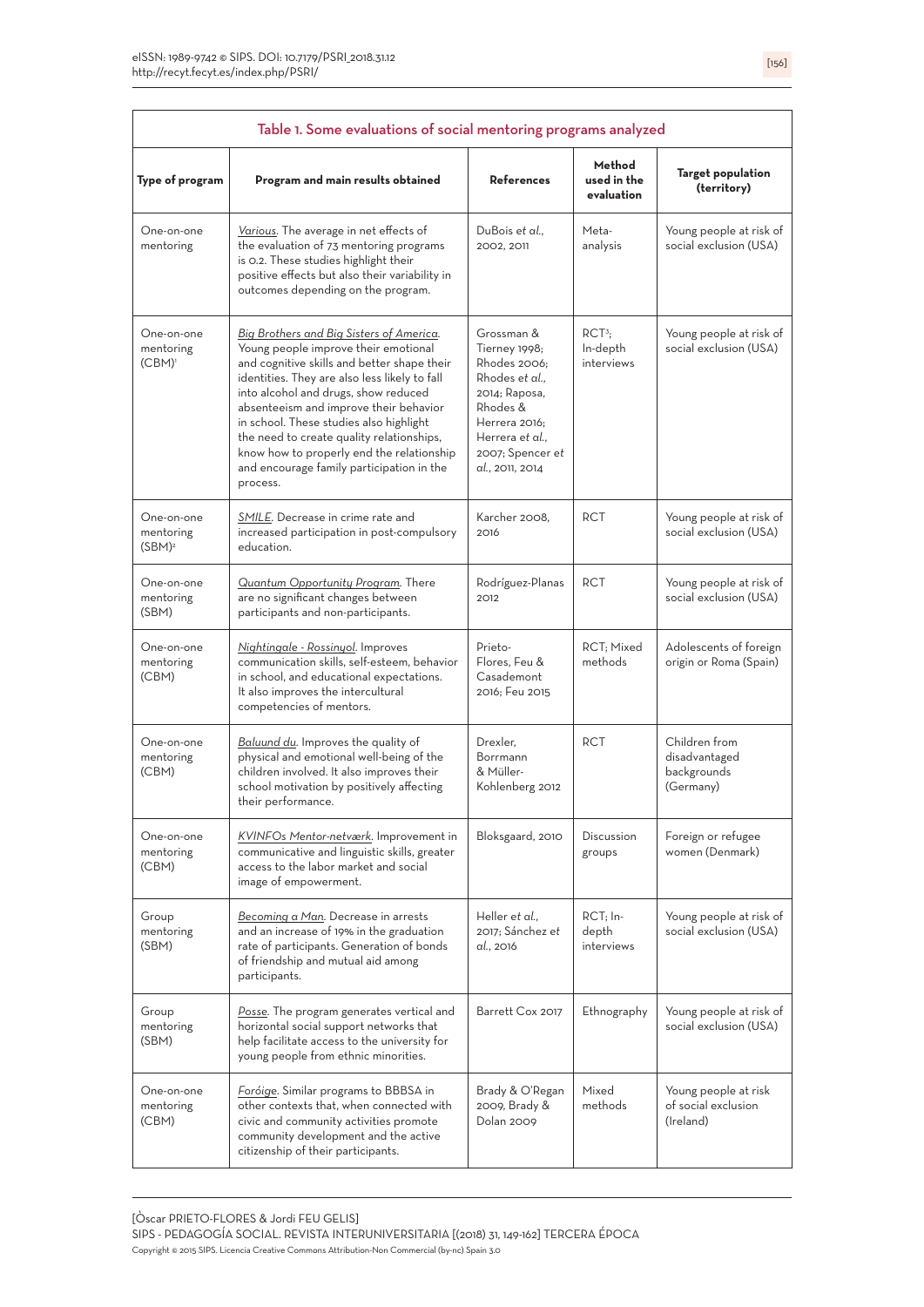| Type of program                                                                                                                                         | Program and main results obtained                                                                                                                                                                                                                                                                                                      | <b>References</b>                               | Method<br>used in the<br>evaluation | <b>Target population</b><br>(territory)                  |  |  |
|---------------------------------------------------------------------------------------------------------------------------------------------------------|----------------------------------------------------------------------------------------------------------------------------------------------------------------------------------------------------------------------------------------------------------------------------------------------------------------------------------------|-------------------------------------------------|-------------------------------------|----------------------------------------------------------|--|--|
| One-on-one<br>mentoring<br>(CBM)                                                                                                                        | Age UK. Reduces the feeling of loneliness<br>of the elderly, new friendships are forged<br>and the relationship with their environment<br>increases.                                                                                                                                                                                   | Andrews et al<br>2003                           | Mixed<br>methods                    | People over age 65<br>(United Kingdom)                   |  |  |
| Youth-initiated<br>mentoring                                                                                                                            | National Guard Youth Challenge Program.<br>Educational, occupational and behavioral<br>improvements are found in those cases<br>where relationships that are more lasting<br>have been constructed. The most enduring<br>relationships occur when young people<br>choose their mentors and when they are of<br>the same ethnic origin. | Schwartz.<br>Rhodes, Spencer<br>& Grossman 2016 | Mixed<br>methods                    | Young people at risk of<br>social exclusion (USA)        |  |  |
| Youth-initiated<br>mentoring                                                                                                                            | Several organizations that implement<br>this modality in Netherlands with young<br>people under care guardianship. Eight out<br>of ten young people who participated in<br>the program identified an informal mentor<br>among their social networks within five<br>weeks.                                                              | Dam et al., 2017                                | Case-file<br>analysis               | Young people under<br>guardianship care<br>(Netherlands) |  |  |
| Source: Authors' elaboration.<br>Notes: (1) CBM = Community-Based Mentoring.<br>(2) SBM = School-Based Mentoring.<br>(3) RCT= Randomized Control Trial. |                                                                                                                                                                                                                                                                                                                                        |                                                 |                                     |                                                          |  |  |

## 5. Analytical framework for identifying the orientation and the context of social mentoring programs

Next, we present a modest analytical framework that can help us understand the direction social mentoring programs may take and the potential consequences for their participants. This framework has been built on the basis of the literature review we carried out and the identification of some gaps to be covered, based on the particularities of the new programs that are being developed in various contexts, not just the North American one. In this regard, the analysis of social mentoring programs must take into account how the programs can be positioned in three axes of action according to the context in which they are developed. For example, it could not be generalized that all mentoring programs have an individualistic and preventive orientation as there are more and more programs that have a clear focus on generating community ties and empowering mentees (axis *individualization* versus *community*); neither can they be identified exclusively as paternalistic since there are an increasing number of programs that highlight the mutual benefits of mentoring, and fewer that resort to paternalism to "save the unfortunate and teach them the way of the American dream" (axis *unidirectionality*  versus *bidirectionality*). Finally, on the one hand, mentoring programs can be developed in a neoliberal context with a strong reduction of welfare state redistributive policies as happened in the United States during the 1990s and 2000s. On the other hand, they can also be developed as complementary (non-substitutive) actions of traditional redistribution policies since they have the capacity to generate new social relations of solidarity that the Administration does not usually attain, as in the Danish case (axis *neoliberal model* versus *social model*). See Figure 1 below for *graphic representation.*

*a) Individualization versus community.* Some mentoring programs are based on a more individualistic approach with special emphasis on the resilience of the individual overcoming the obstacles they will encounter on the path to being successful in today's society. All this is usually disconnected from the context of young people. The idea is to get them out of their neighborhoods so that they can experience another reality. In this type of programs emphasis is placed on the development of those skills that the young person or adult must have to adapt to the norms that the labor market or society imposes. On the other hand, other mentoring programs start from a more civic conception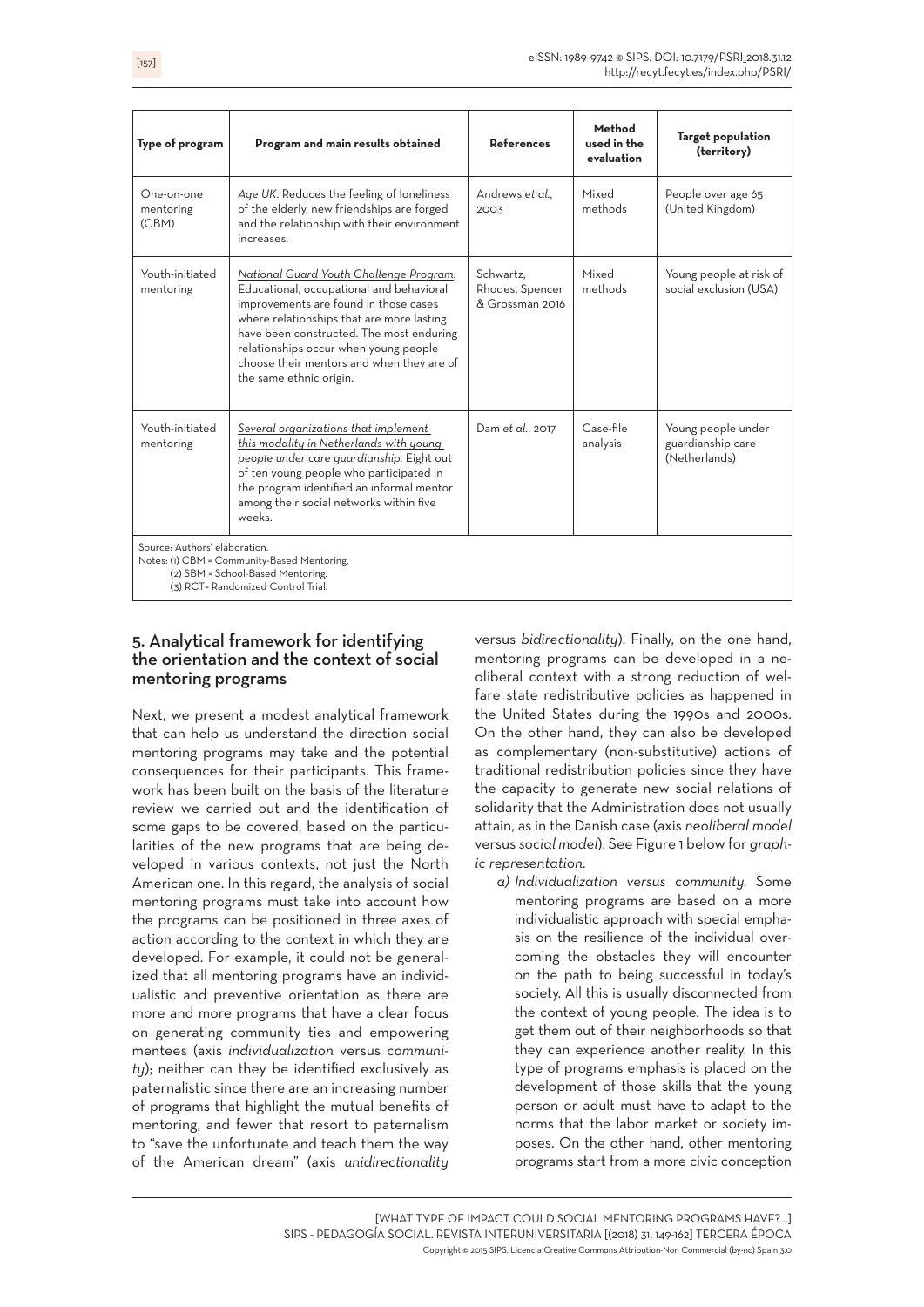of social mentoring, taking into account the development of civic virtues or how the mentor can consciously accompany mentees in their empowerment by participating in cultural or community events, activities of service to the community and neighborhood improvement, etc. To delve deeper into this line, it is necessary, as Stanton-Salazar (2011) points out, to have more programs that can serve as a model, additional research and broader theoretical frameworks on the processes through which people at risk of social exclusion can be empowered in their relationship with significant others. To do this, it is necessary to go beyond the theoretical frameworks of developmental psychology and complement them with critical social theories on social networks and socialization to understand how mentoring processes can be connected with social structure and how they can create mechanisms of resistance to combat social inequalities. It is also necessary for mentors to be aware of the social forces that hinder the human development of young people, adults and older people at risk of social exclusion, to provide active support and to act as institutional agents<sup>2</sup>. In recent years, we find some programs and approaches that seek to promote this path of empowerment. For example, Schwartz and Rhodes (2016) emphasize the need to promote what they call youth-initiated mentoring (YIM), a new form of mentoring in which young people learn to build informal mentoring relationships in their natural support networks by identifying adults in their environment who can become mentors (Schwartz, Rhodes, Spencer & Grossman, 2013). This type of mentoring is not only found in the North American context but also in Europe (Dam *et al.*, 2016).

*b) Unidirectionality versus bidirectionality.*  One option that social mentoring programs and their evaluations have is to make visible only the benefit of their programs to the end user, whether in the prevention of drug use, school failure or delinquency. On the other hand, there are also programs and evaluations that highlight the mutual benefits generated by mentoring for its direct participants (mentees and mentors) as well as other related agents (family, community, etc.). This situation is much more common in Europe than in the United States (Prieto-Flores, Preston & Rhodes, in press). While this situation may be due to the fact that European programs have younger mentors who usually carry out mentoring as part of service learning programs; also the relationships that arise tend to be more egalitarian because in European programs there is less distance between the ages of mentees and mentors. In order to observe the bidirectional or multilateral nature of the benefits of mentoring, it is necessary to create indicators and new evaluation systems that broadly show the effects that are generated by different kinds of relationships. This information is crucial to enhance the effectiveness of programs that promote social inclusion and social cohesion. For example, some studies have shown that social mentoring also improves intercultural competences of mentors (Sánchez *et al.*, 2014; Prieto-Flores, Feu & Casademont, 2016), or can promote community development (Brady & Dolan, 2009 ) as well as having positive effects on the social inclusion of the final recipients.

*c) Neoliberal model versus social model.* Social mentoring can be promoted as social policy within the welfare state from different perspectives. On the one hand, it can be promoted from a neoliberal framework in which civic organizations rely on philanthropic contributions as their main source of funding to carry out their programs. While the State can also contribute to their funding (as in the case of the United States), organizations seek to implement mentoring programs without regard to the relationships adolescents or young people at risk of social exclusion may have with others socializing agents such as the school, social workers or other professionals working with youth or the immigrant population. From this point of view, the responsibility for social inclusion of the most vulnerable groups rests with themselves and with the capacity of organized civil society to "show them the road to success".

On the other hand, a social framework can be fostered in which responsibility is shared and the State, together with organized civil society, works in concert to carry out mentoring programs that are complementary to existing public policies. The objective is to work in coordination with other actors to reach where the Administration does not, with social mentoring being one ingredient of a comprehensive public policy model. The application of this model could run the risk of ending up with excessive bureaucratization of the processes of mentoring due to a strong colonization of the relationships of everyday life by the system; that is to say,

[Òscar PRIETO-FLORES & Jordi FEU GELIS]

SIPS - PEDAGOGÍA SOCIAL. REVISTA INTERUNIVERSITARIA [(2018) 31, 149-162] TERCERA ÉPOCA Copyright © 2015 SIPS. Licencia Creative Commons Attribution-Non Commercial (by-nc) Spain 3.0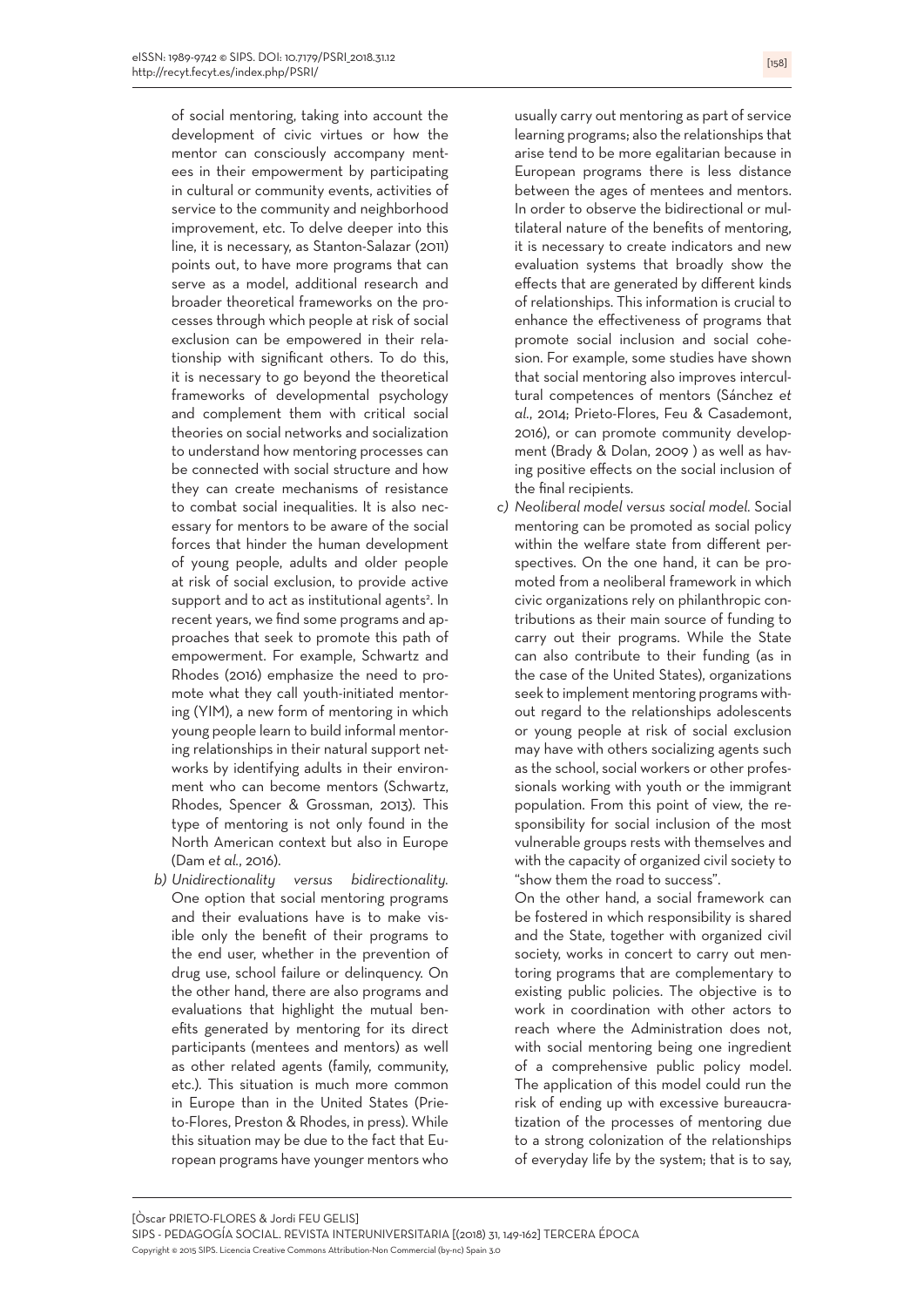that the Administration appropriates and can stifle fresh and flexible practices. However, we have examples where such a balance is possible, as in the case of *KVINFO* in Denmark, where mentoring programs for the inclusion of foreign women have been complemented in the last fifteen years (2002- 2017) by redistributive public policies related to gender and social inequality promoted by the Danish authorities.



Source: Authors' elaboration.

#### 6. Conclusions

There are many scientific studies that highlight the role of non-family adults (neighbors, monitors, teachers or others) in social inclusion and well-being in the most vulnerable groups (DuBois & Silverthorn, 2005; Sánchez, Esparza & Colón, 2008, Portes, Aparicio & Haller, 2016). In order to foster this type of relationship, social mentoring programs seeking to promote these relationships in the community have emerged strongly in recent years. This growth is accompanied by the need for third sector organizations and the public administration to better articulate existing volunteerism in our societies. The growing presence of these programs has also been accompanied by a significant increase in the amount of research that attempts to explain social mentoring relationships and how these programs can become more effective. However, the existing research is not very extensive and has been carried out generally from only one discipline of knowledge and focuses only on the case of young people. Interdisciplinary work is needed to address the many knowledge gaps that still exist in the field, as well as new analytical frameworks that help us to better understand the processes of social mentoring and the context in which they are implemented. This paper attempts to contribute to filling this gap by providing an analytical framework that can help to critically identify the orientation and socio-political context in which they develop. This analytical framework allows us to identify how social mentoring programs are not only possible in the neoliberal contexts in which they were born, but can also be developed in social-democratic political contexts from a differentiated perspective, emphasizing the empowerment of the most vulnerable groups, not only young people, thus being a formula culturally closer to several European and Latin American countries.

#### References

- Andrews, G.J., Gavin, N., Begley, S., & Brodie, D. (2003). Assisting friendships, combating loneliness: users' views on a "befriending" scheme. *Ageing & Society, 23*(3), 349-362.
- Ahrens, K. R., DuBois, D. L., Richardson, L. P., Fan, M. Y., & Lozano, P. (2008). Youth in foster care with adult mentors during adolescence have improved adult outcomes. *Pediatrics, 121*(2), E246-E252.
- Alegre, M.A. (2015). ¿Son efectivos los programes de tutorización individual como herramienta de atención a la diversidad? *¿Qué funciona en educación? Evidencias par la mejora educativa*. Barcelona: Fundació Jaume Bofill / Institut Català d'Avaluació de Polítiques Públiques. Disponible en: http://www.fbofill.cat/sites/default/files/Que\_funciona%20en%20educacion\_02\_010116.pdf
- Barrett Cox, A. (2017). Cohorts, "Siblings" and Mentors. Organizational structures and the creation of social capital. *Sociology of Education, 90*(10), 47-63.
- Blakeslee, J.E., & Keller, T.E. (2012). Building the youth mentoring knowledge base: Publishing trends and coauthorship networks. *Journal of Community Psychology, 40*(7), 845-859.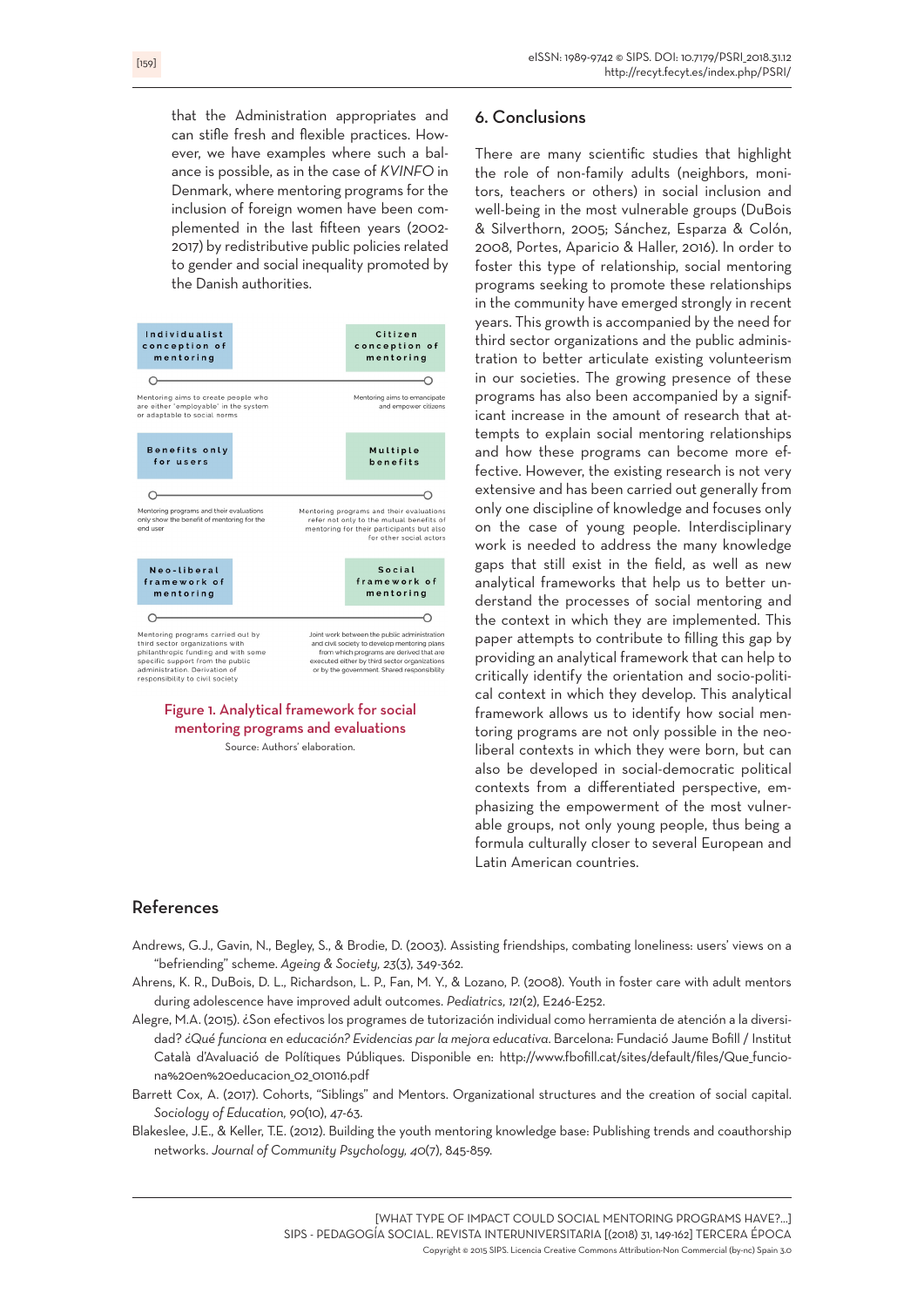- Bloksgaard, L. (2010). *Integration, mentoring and networking*. [Erfaringer fra KVINFO's mentornetværk for indvandrerog flygtningekvinder i Danmark]. Aalborg: Institut for Historie, Internationale Studier og Samfundsforhold, Aalborg Universitet.
- Brady, B., & O'Regan, C. (2009). Meeting the challenge of doing an RCT evaluation of youth mentoring in Ireland: A journey in mixed methods. *Journal of Mixed Methods Research, 3*(3), 265-280.
- Brady, B., & Dolan, P. (2009). Youth mentoring as a tool for community and civic engagement: Reflections on findings of an Irish research study. *Community Development, 40*(4), 359-366.
- Bruce, M., & Bridgeland, J. (2014). The Mentoring Effect: Young People's Perspectives on the Outcomes and Availability of Mentoring. A report for MENTOR: The national mentoring partnership. Disponible en: http://www.mentoring. org/images/uploads/The%20Mentoring%20Effect\_Executive%20Summary.pdf
- Colley, H. (2003). Engagement mentoring for "disaffected" youth: A new model of mentoring for social inclusion. *British Educational Research Journal, 29*(4), 521-542.
- Coordinadora de Mentoría Social (2014). Resultats de l'estudi d'avaluació de l'impacte dels programes de mentoria social. Disponible en: http://mentoriasocial.org/impacte
- Crul, M., & Schneider, J. (2014). *Mentoring: What can support projects achieve that schools cannot?* Report of the Sirius education migration network. Brussels: European Commision. Consultado el 6 de junio de 2016 des de http://www. sirius-migrationeducation.org/wp-content/uploads/2014/10/SIRIUS-Mentoring-FINAL.pdf
- Dolan. P., & Brady, B. (2015). *Mentoría de menores y jóvenes: Guía práctica*. Madrid: Narcea Ediciones.
- Drexler, S., Borrmann, B., & Müller-Kohlenberg, H. (2012). Learning life skills strengthening basic competencies and health-related quality of life of socially disadvantaged elementary school children through the mentoring program "Balu and Du". *Journal of Public Health, 20*(2), 141-149.
- Dubois, D.L., Portillo, N., Rhodes, J.E., Silverthorn, N., & Valentine, J.C. (2011). How Effective are Mentoring Programs for Youth? A Systematic Assessment of the Evidence*. Psychological Science in the Public Interest, 12*(2), 57-91.
- DuBois, D.L., & Rhodes, J.E. (2006). Introduction to the special issue: Youth mentoring: Bridging science with practice. *Journal of Community Psychology, 34*(6), 647-655.
- Dubois, D.L., & Silverthorn, N. (2005). Characteristics of natural mentoring relationships and adolescent adjustment: Evidence from a national study. *American Journal of Public Health, 95*, 518-525.
- DuBois, D. L., Holloway, B. E., Valentine, J. C., & Cooper, H. (2002). Effectiveness of mentoring programs for youth: A meta-analytic review. *American Journal of Community Psychology, 30*(2), 157-197.
- Eby, T.L., Allen, T.D., Evans, S.C., Ng, T., & DuBois, D.L. (2008). Does mentoring matter? A multidisciplinary meta-analysis comparing mentored and non-mentored individuals. *Journal of Vocational Behavior, 72*(2), 254-267.
- Elster, J. (1999). *Alquimias de la mente: La racionalidad y las emociones*. Barcelona: Paidós/El Roure.
- Feu, J. (2015). How an intervention Project contributes to social inclusion of adolescents and young people of foreign origin. *Children and Youth Services Review, 52*, 144-149.
- Grossman, J. B., & Rhodes, J. E. (2002). The test of time: Predictors and effects of duration in youth mentoring relationships. *American Journal of Community Psychology, 30*(2), 199-219.
- Grossman, J.B., & Tierney, J. P. (1998). Does Mentoring Work? An Impact Study of the Big Brothers Big Sisters Program. *Evaluation Review*, (22)3, 402-425.
- Karcher, M.J. (2016). What research says: Highlights from recent research and evaluations [Fichero de vído]. Consultado el 10 de febrero de 207 en: https://www.youtube.com/watch?v=a1BpPNLx\_U0
- Karcher, M.J., & Nakkula, M.J. (2010). Youth mentoring with a balanced focus, shared purpose, and collaborative interactions. *New Directions for Youth Development, 126*, 13-32.
- Karcher, M.J. (2008). The Study of Mentoring in the Learning Environment (SMILE): A Randomized Evaluation of the Effectiveness of School-based Mentoring. *Preventive Science, 9*, 99-113.
- Karcher, M.J., Nakkula, M.J., & Harris, J. (2005). Developmental mentoring match characteristics: Correspondence between mentors' and mentee's assessments of relationship quality. *The Journal of Primary Prevention, 26*(2), 93-110.
- Heller, S.B., Shah, A.K., Guryan, J., Ludwig, J., Mullainathan, S., & Pollack, H.A. (2017). Thinking, fast and slow? Some field experiments to reduce crime and dropout in Chicago. *The Quarterly Journal of Economics, 132*(1), 1-54.
- Herrera, C., Dubois, D.L., & Grossman, J.B. (2013). *The Role of Risk. Mentoring Experiences and Outcomes for Youth with Varying Risk Profiles*. New York: Public/Private Ventures.
- Herrera, C., Grossman, J.B., Kauh, T.J., Feldman, A.F., & McMaken, J. (2007). *Making a difference in schools. The Big Brothers Big Sisters school-based mentoring impact study*. New York: Public/Private Ventures.
- Larose, S., Savoie, J., DeWit, D.J., Lipman, E.L., & DuBois, D.L. (2015). The role of relational, recreational, and tutoring activities in the perceptions of received support and quality of mentoring relationship during a community-based mentoring relationship. *Journal of Community Psychology, 43* (5), 527-544.
- MENTOR, the National Mentoring Partnership (2015). *Elements of effective practice for mentoring*. Disponible en: http:// www.mentoring.org/images/uploads/Final\_Elements\_Publication\_Fourth.pdf (Consultado el 13 de febrero de 2017).

[Òscar PRIETO-FLORES & Jordi FEU GELIS]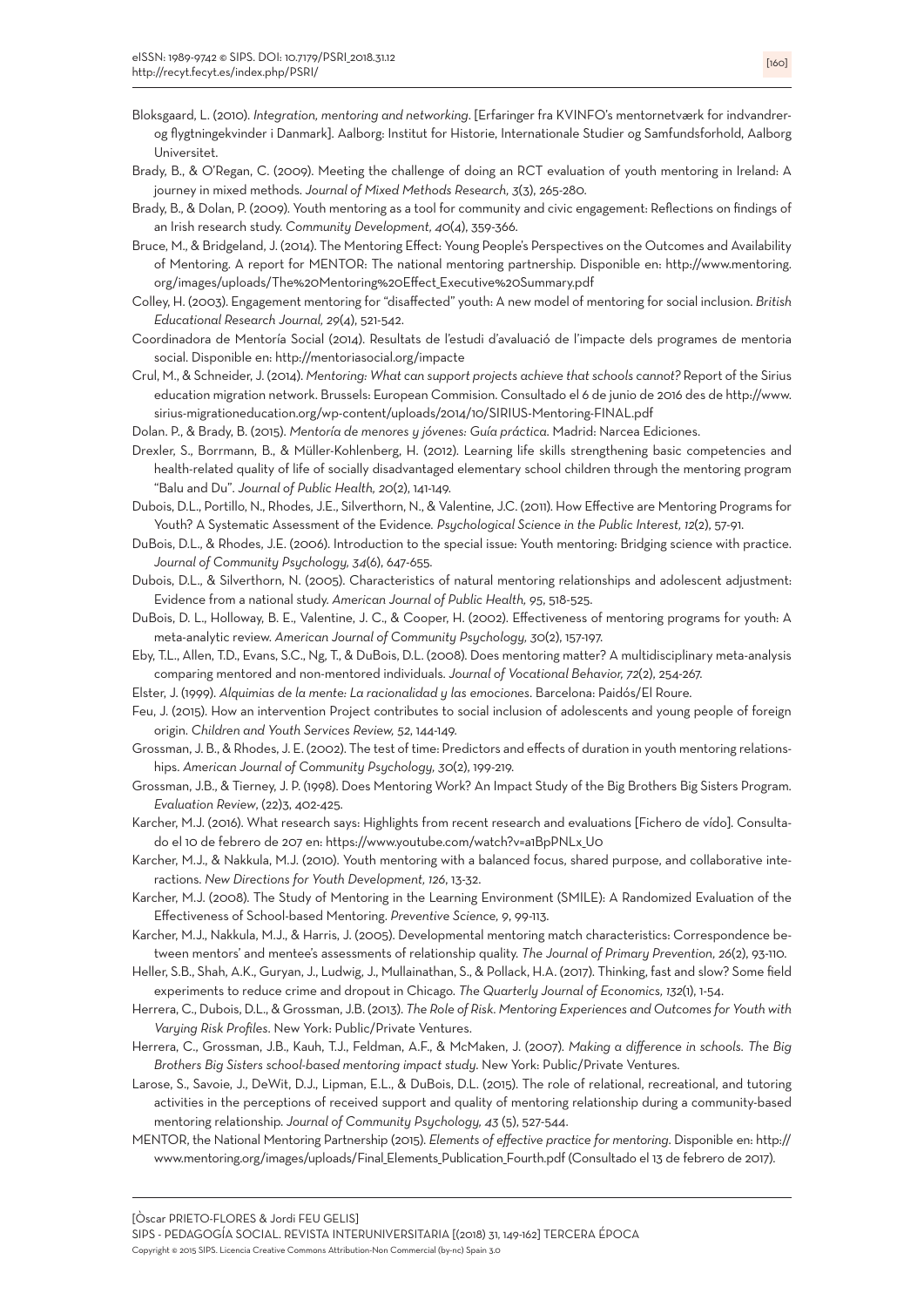- Miller, A. (2007). Best Practices for formal youth mentoring. En T.D. Allen y L.T. Eby (Eds.). *The Blackwell handbook of mentoring: A multiple perspectives approach* (pp. 307-324). Malden: Blackwell publishers.
- Petrovic, M. (2015). *Mentoring in Europe and North America: Strategies for improving immigrants' employment outcomes*. Brussels: Migration Policy Institute Europe.
- Philip, K. (2003). Youth mentoring: The American dream comes to the UK? *British Journal of Guidance & Counselling, 31*(1), 101-112.
- Portes, A., Aparicio, R., & Haller, W. (2016). *Spanish legacies. The Coming of Age of the Second Generation*. Oakland: University of California Press.
- Prieto-Flores, O, Feu, J., & Casademont, X. (2016). Assessing Intercultural Competence as a Result of Internationalization at Home Efforts: A Case Study from the Nightingale Mentoring Program. *Journal of Studies in International Education, 20*(5), 437-453.
- Putnam, R. D. (2015). *Our Kids. The American Dream in Crisis*. New York: Simon & Schuster.
- Raposa, E.B., Rhodes, J.E., & Herrera, C. (2016). The impact of youth risk on mentoring relationship quality: Do mentor characteristics matter? *American Journal of Community Psychology*, *57*(3-4), 320-329.
- Rhodes, J.E., Schwartz, S.E.O., Willis, M.M., & Wu, M.B. (2014). Validating a mentoring relationship quality scale: Does match strength predict match length? *Youth & Society*, 1-23. *OnlineFirst publication*.
- Rhodes, J.E., Liang, B., & Spencer, R. (2009). First Do No Harm: Ethical Principles for Youth Mentoring Relationships. *Professional Psychology: Research and Practice, 40*(5), 452-458.
- Rhodes, J.E., & DuBois, D.L. (2008). Mentoring relationships and programs for youth. *Current Directions in Psychological Science, 17*(4), 254-258.
- Rhodes, J.E. (2008). Improving youth mentoring interventions through research-based practice. *American Journal of Community Psychology, 41*, 35-42.
- Rhodes, J. E., Spencer, R., Keller, T.E., Liang, B., & Noam, G. (2006). A model for the influence of mentoring relationships on youth development. *Journal of Community Psychology, 34*, 691-707.
- Rhodes, J.E. (2002). *Stand By Me: The Risks and Rewards of Mentoring Today's Youth*. Cambridge: Harvard University Press.
- Rodríguez-Planas, N. (2012). Longer-term impacts of mentoring, educational services, and learning initiatives: Evidence from a Randomized Trial in the United States. *American Economic Journal: Applied Economics, 4*(4), 121-139.
- Sánchez, B., Pinkston, K.D., Cooper, A.C., Luna, C., & Wyatt, S.T. (2016). One falls, we all fall : How boys of color develop close peer mentoring relationships*. Applied Developmental Science*, Publicado online el 28 de julio de 2016.
- Sanchez, B., Colon-Torres, Y., Feuer, R., Roundfield, K. E., & Berardi, L. (2014). Race, ethnicity, and culture in mentoring relationships. In D. L. DuBois & M. J. Karcher (Eds.), *Handbook of youth mentoring* (2nd ed., pp. 145–158). Thousand Oaks, CA: SAGE.
- Sánchez, B., Esparza, P., & Colón, Y. (2008). Natural mentoring under the microscope: An investigation of mentoring relationships and latino adolescents' academic performance. *Journal of Community Psychology, 36*(4), 468-482.
- Spencer, R. Basualdo-Delmonico, A. Walsh, J., & Drew, A.L. (2014). Breaking up is hard to do: A qualitative interview study of how and why youth mentoring relationships end. Publicado online el 25 de mayo. *Youth & Society*.
- Spencer, R., Basualdo-Delmonico, A., & Lewis, T.O. (2011). Working to make it work: the role of parents in the youth mentoring process. *Journal of Community Psychology, 39*(1), 51-59.
- Small, M. L. (2013). Causal thinking and ethnographic research. *American Journal of Sociology, 119*(3), 597-601.
- Smith, F., Blazek, M., Brown, D.M., & van Blerk, L. (2016) 'It's good but it's not enough': the relational geographies of social policy and youth mentoring interventions, *Social & Cultural Geography, 17*(7), 959-979.
- Stanton-Salazar, R. D. (2011). A Social capital framework for the institutional agents and their role in the empowerment of low-status students and youth. *Youth & Society, 43*(3), 1066-1109.
- Schwartz, S., & Rhodes, J. (2016). From treatment to empowerment: New approaches to youth mentoring. *American Journal of Community Psychology,* Vol *58*(1-2), 150-157.
- Schwartz, S. E. O., Rhodes, J. E., Spencer, R., & Grossman, J. B. (2013). Youth Initiated Mentoring: Investigating a new approach to working with vulnerable adolescents. *American Journal of Community Psychology, 52*(1-2), 155-169.
- Wood, S., & Mayo-Wilson, E. (2012). School-Based Mentoring for Adolescents: A Systematic Review and Meta-Analysis. *Research on Social Work Practice, 22*(3), 257-269.